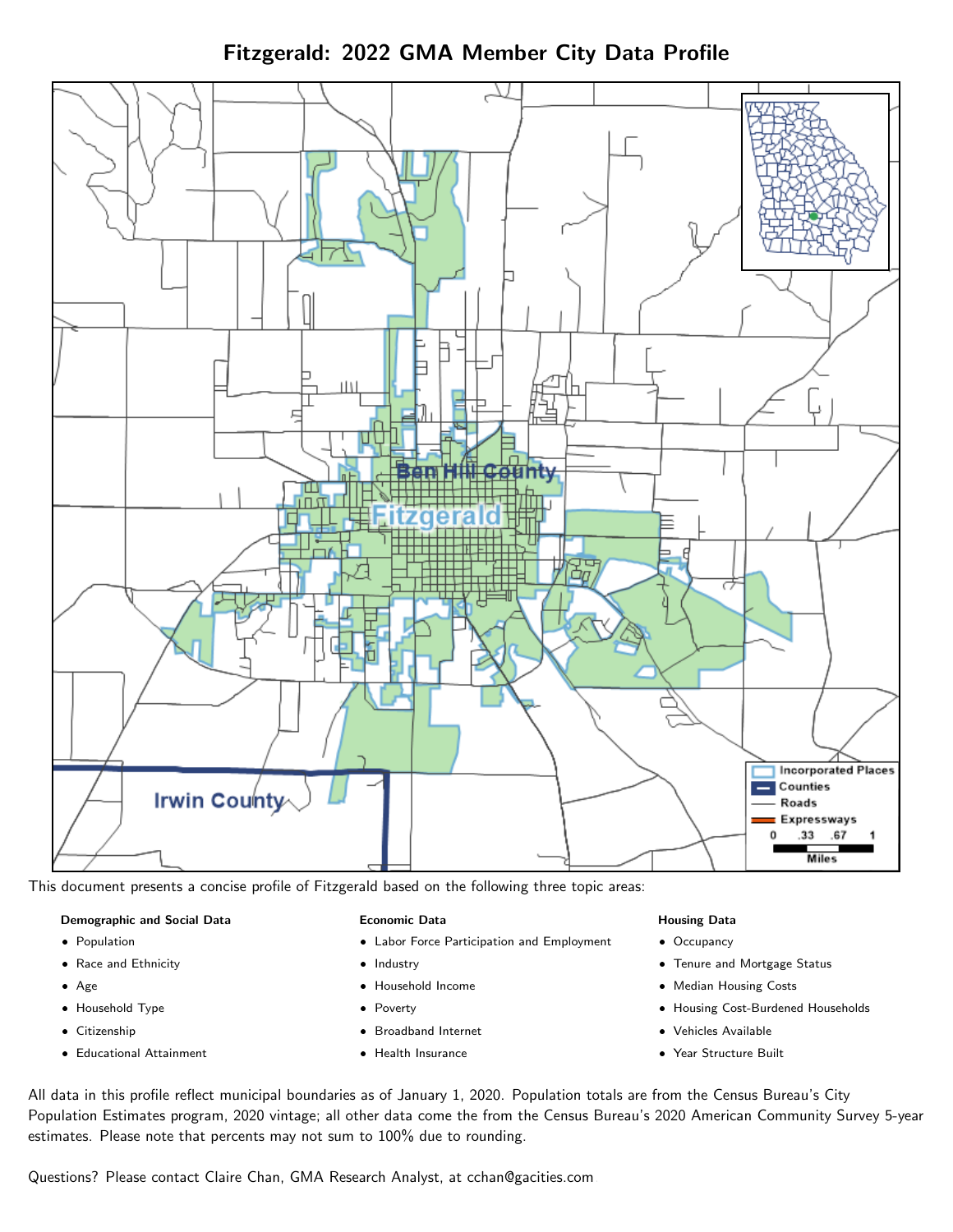# Fitzgerald: Demographic and Social





### **Citizenship**

Age



Source: American Community Survey, 2020 5-year estimates, table B05002 Source: American Community Survey, 2020 5-year estimates, table B15002





Source: U.S. Census Bureau, City Population Estimates, 2020 vintage Source: American Community Survey, 2020 5-year estimates, table B03002

## Household Type



Source: American Community Survey, 2020 5-year estimates, table B01001 Source: American Community Survey, 2020 5-year estimates, table B11001

#### Educational Attainment



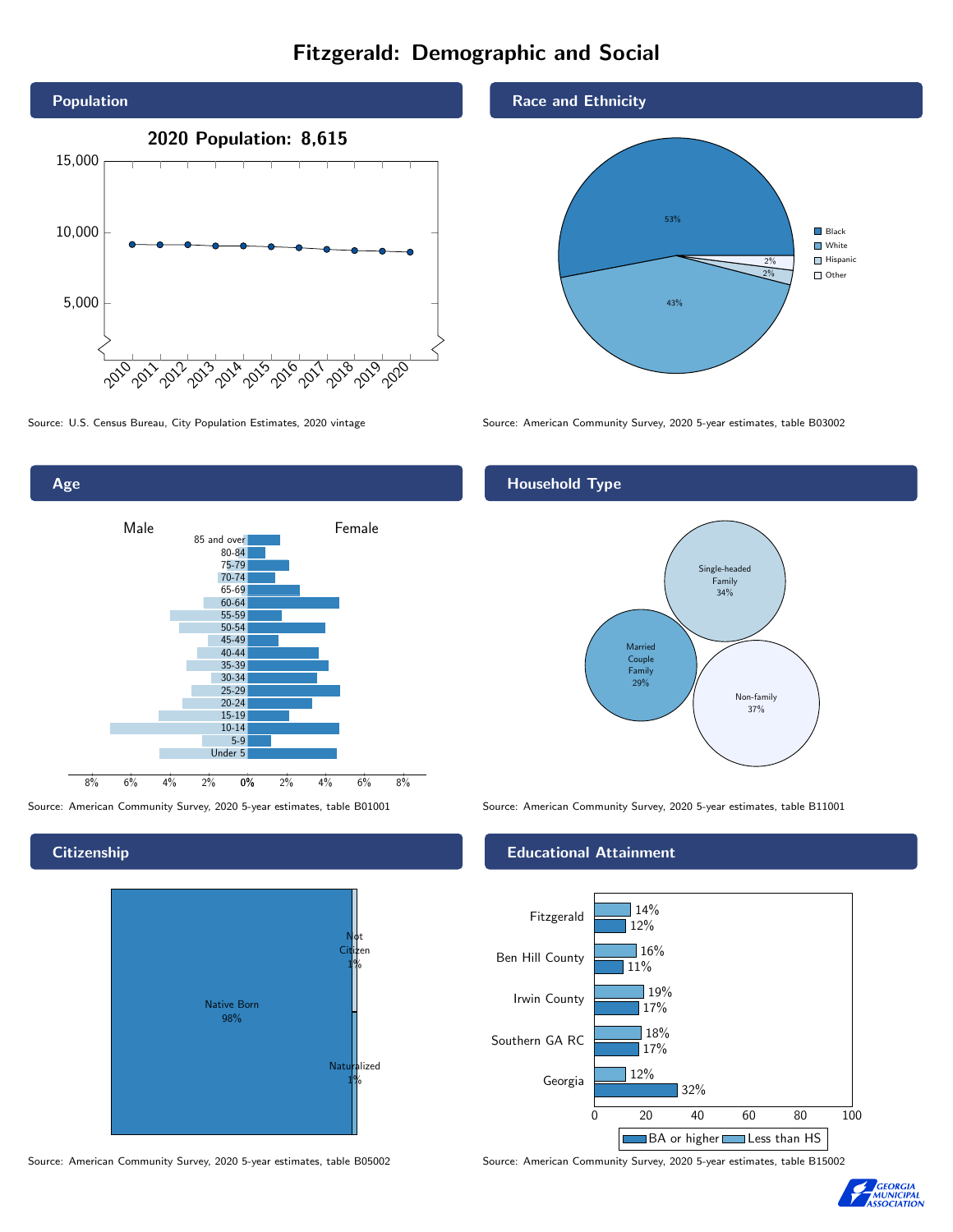# Fitzgerald: Economic



Source: American Community Survey, 2020 5-year estimates, table B23001 Note: Unemployment rate is based upon the civilian labor force.

### Industry

| Agriculture, forestry, fishing and hunting, and mining      | $4\%$ |
|-------------------------------------------------------------|-------|
| Construction                                                | 5%    |
| Manufacturing                                               | 16%   |
| <b>Wholesale Trade</b>                                      | 2%    |
| Retail Trade                                                | 16%   |
| Transportation and warehousing, and utilities               | 8%    |
| Information                                                 | $0\%$ |
| Finance and insurance, real estate, rental, leasing         | 5%    |
| Professional, scientific, mgt, administrative, waste mgt    | 8%    |
| Educational services, and health care and social assistance | 17%   |
| Arts, entertainment, recreation, accommodation, food        | $4\%$ |
| service                                                     |       |
| Other services, except public administration                | $4\%$ |
| Public administration                                       | 10%   |
|                                                             |       |

Source: American Community Survey, 2020 5-year estimates, table C24030



Source: American Community Survey, 2020 5-year estimates, tables B19013 and B19025 Source: American Community Survey, 2020 5-year estimates, table B17010

Broadband Internet No 40% Yes 60%

#### Health Insurance



Source: American Community Survey, 2020 5-year estimates, table B28002 Source: American Community Survey, 2020 5-year estimates, table B18135



## Poverty